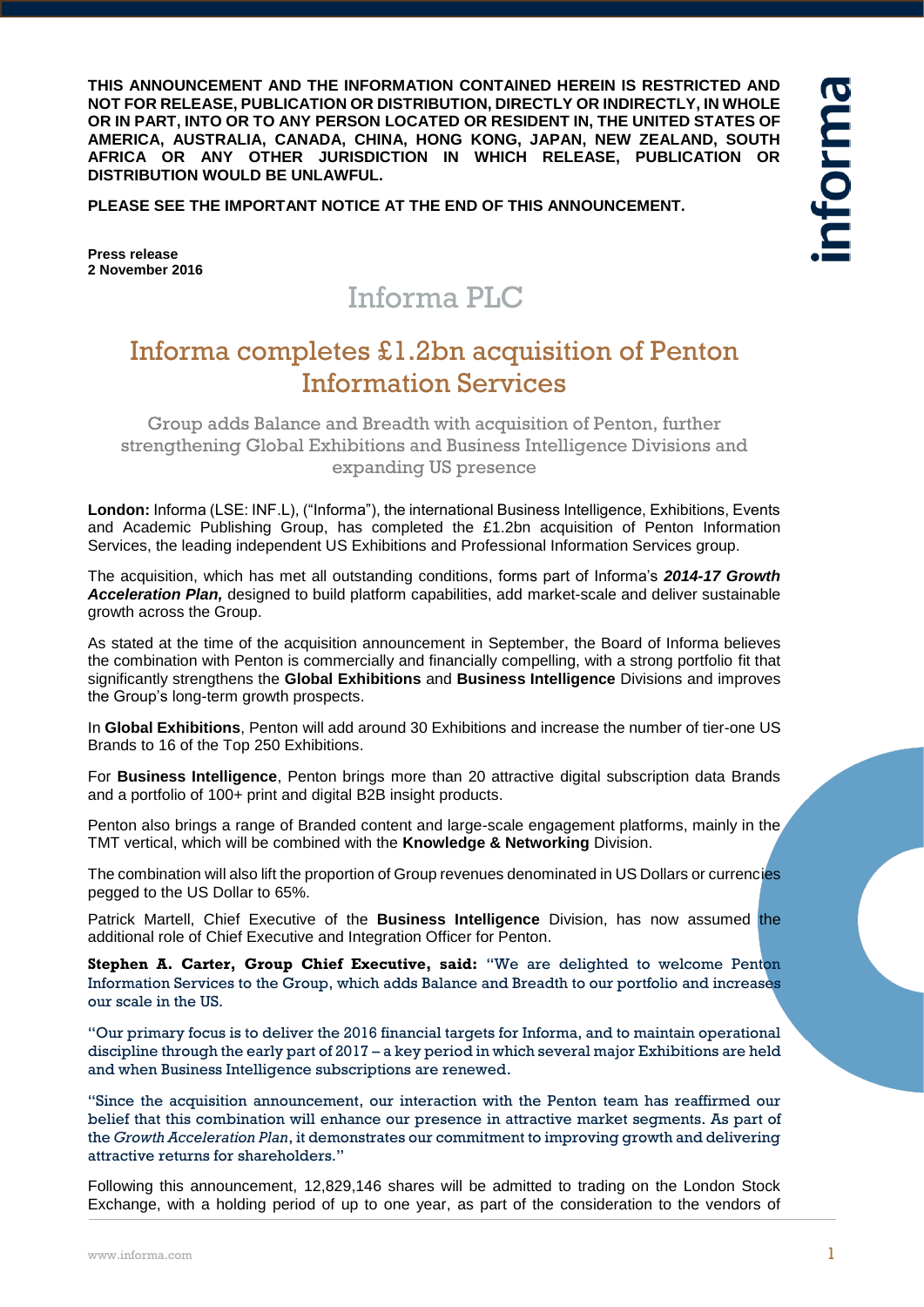Penton<sup>1</sup>. This follows the admission of 162,234,656 shares on 26 October 2016 relating to the Rights Issue that formed part of the funding for the Acquisition.

The total number of Informa shares in issue is now just over 824m, which, at last night's closing share price of 682p equates to a market capitalisation of £5.6bn.

| <b>ENQUIRIES</b>                                    |                      |
|-----------------------------------------------------|----------------------|
| Informa PLC                                         |                      |
| Stephen A. Carter, Group Chief Executive            | +44 (0) 20 7017 5771 |
| Gareth Wright, Group Finance Director               | +44 (0) 20 7017 7096 |
| Richard Menzies-Gow, Director of Investor Relations | +44 (0) 20 3377 3445 |
| <b>Teneo Strategy</b>                               |                      |
| Tim Burt / Ben Foster                               | +44 (0) 20 7240 2486 |
| Samantha Cohen                                      | $+1$ (212) 886 9356  |

#### **NOTES TO EDITORS**

1 Informa announces that, pursuant to the Acquisition announced on 15 September 2016, 12,829,146 Consideration Shares of 0.1 pence each will be admitted, fully paid, to listing on the premium listing segment of the Official List of the UK Listing Authority and will be admitted, fully paid, to trading on the London Stock Exchange's main market for listed securities at 8.00 a.m. on 3 November 2016. Note that the vendors holding period of up to one year is subject to certain exceptions.

#### **Total Voting Rights**

In accordance with the FCA's Disclosure Guidance and Transparency Rules, the Company announces that as at 3 November 2016 following admission of the Consideration Shares, the Company's issued share capital will consist of 824,005,051 Informa Shares, which will have one vote per share. The Company holds no Informa Shares in treasury. Therefore, as at 3 November 2016, the total number of voting rights in the Company is 824,005,051. This figure may be used by shareholders as the denominator for the calculations by which they determine if they are required to notify their interest in, or a change in their interest in, the Company under the Disclosure Guidance and Transparency Rules.

### **IMPORTANT NOTICE**

**THIS ANNOUNCEMENT IS NOT A PROSPECTUS BUT AN ADVERTISEMENT AND INVESTORS SHOULD NOT ACQUIRE ANY NIL PAID RIGHTS, FULLY PAID RIGHTS OR RIGHTS ISSUE SHARES REFERRED TO IN THIS ANNOUNCEMENT EXCEPT ON THE BASIS OF THE INFORMATION CONTAINED IN THE PROSPECTUS. NOTHING IN THIS ANNOUNCEMENT SHOULD BE INTERPRETED AS A TERM OR CONDITION OF THE RIGHTS ISSUE AND THIS ANNOUNCEMENT CANNOT BE RELIED UPON FOR ANY INVESTMENT CONTRACT OR DECISION.** 

**The defined terms set out in Part XVI of the prospectus published by Informa on 15 September 2016 (the "Prospectus") apply in this announcement. This announcement has been issued by and is the sole responsibility of Informa.**

**A copy of the Prospectus is available from the registered office of Informa and on Informa's website at www.informa.com provided that the Prospectus will not, subject to certain exceptions, be available (whether through the website or otherwise) to Informa Shareholders in a Restricted Jurisdiction or the United States.** 

**Neither the content of Informa's website nor any website accessible by hyperlinks on Informa's website is incorporated in, or forms part of, this announcement. This announcement is for information purposes only and is not intended to and does not constitute or form part of any offer or invitation to purchase or subscribe for, or any solicitation to purchase or subscribe for shares in Informa or to take up any entitlements to shares in Informa in any jurisdiction in which such an offer or solicitation is unlawful. The information contained in this announcement is not for release, publication or distribution directly or indirectly in or into the United States or any of the Restricted Jurisdictions and should not be distributed, forwarded to or transmitted in or**